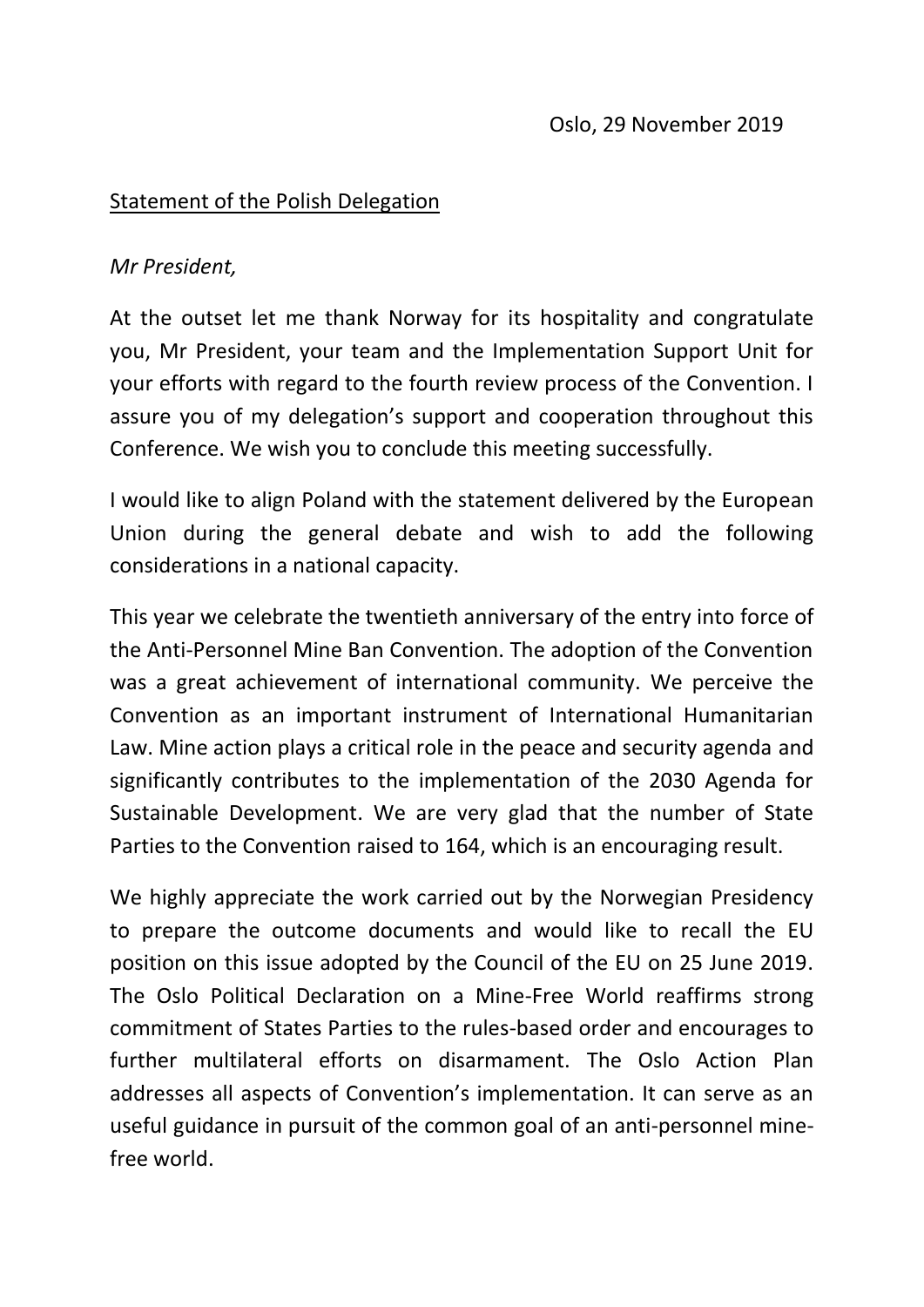We would also like to emphasize the importance of greater participation of women in the implementation of the Convention. The gender mainstreaming activities should complement priority areas of the Convention which are: universalization, mine clearance, requests submitted under Article 5, victim assistance and reporting.

### *Mr President,*

Poland finalized the process of destruction of stocks of anti-personnel mines in 2016, more than a year before the official deadline. The Polish Armed Forces did not retain any anti-personnel mines for the development of and training in mine detection, mine clearance, or mine destruction techniques. Long before becoming the State Party to the Convention (in 2012), we had been fulfilling (on the voluntary basis) most of its provisions including memorandum on production, export and transfers and delivering assistance to post-conflict recovery areas and contributing to alleviate the humanitarian problems caused by unexploded ordnance and landmines, being engaged in missions abroad particularly under the United Nations, NATO and the European Union auspices. Today, Poland has at its disposal training centers that offer demining programmes for military experts, which are open to the international cooperation.

Since 2015 Poland supports financially the efforts of UNMAS in Gaza to protect civilians, including women and children, humanitarian personnel and peacekeepers from the threat of mines and explosive remnants of war (ERW). Our contributions enable UNMAS to strengthen its clearance operations, deliver risk awareness messaging to local communities and UN personnel and to eliminate development barriers. The Government of Poland also maintains its financial support to the global coordination role of UNMAS.

The Convention and its machinery can rely on our assistance by participating in work of Coordinating Committee. We also continue to